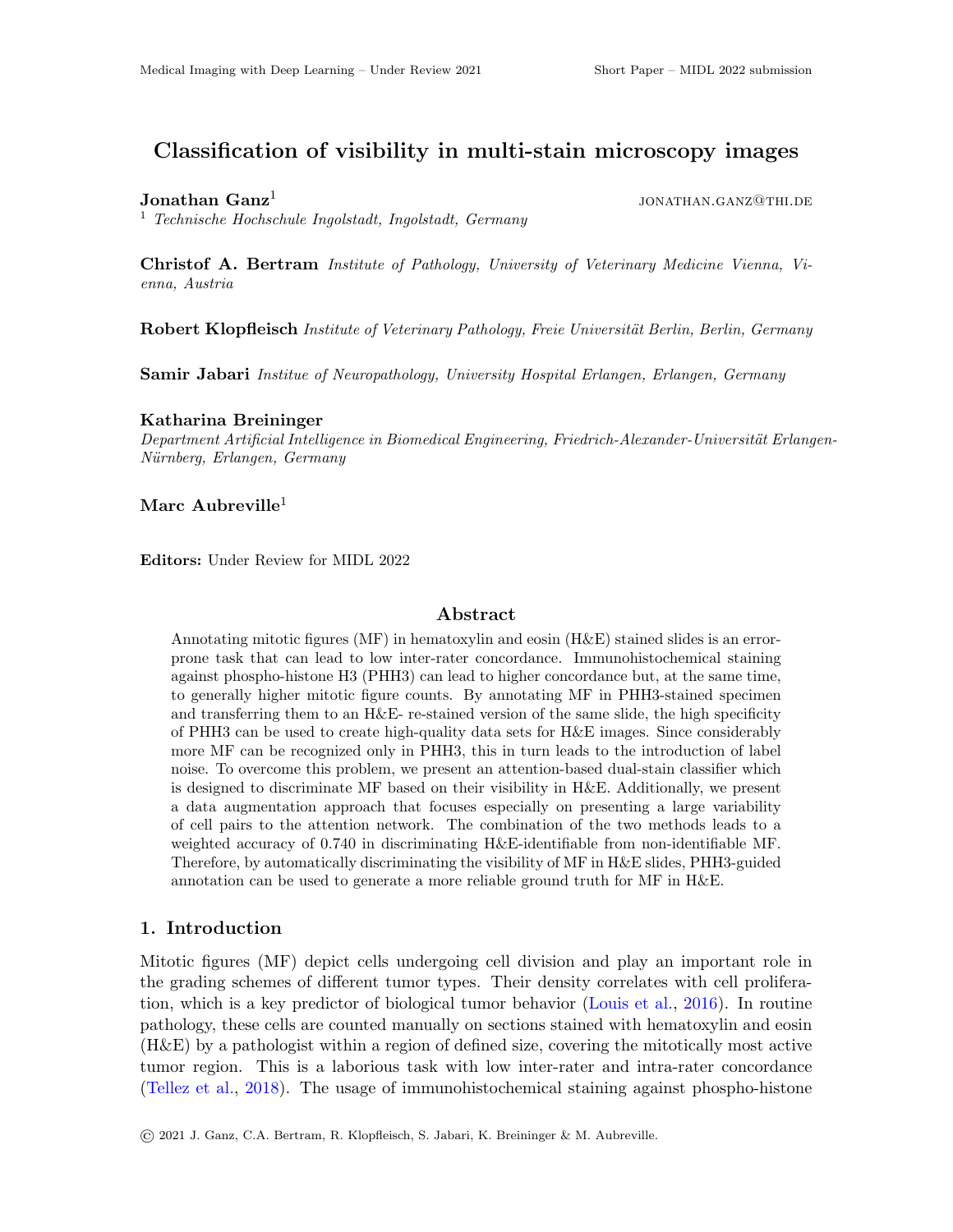H3 (PHH3) for counting MF increases the concordance but leads to generally higher mitotic counts [\(Duregon et al.,](#page-2-2) [2015\)](#page-2-2). Particularly the former is important to create high quality data sets. Since H&E is the standard stain in routine pathology, any detector intended for broad clinical use should be able to operate on this stain. Still, one could utilize PHH3 stains to generate high-quality annotations for matching H&E-stained images [\(Tellez et al.,](#page-2-1) [2018\)](#page-2-1). However, it is problematic that several cells are positive for PHH3 but cannot be identified as MF in H&E, which can be attributed to, e.g., the angle at which the cells are cut, staining of early mitotic phases by PHH3 without identifiable morphological changes to the nucleus in H&E, or the clearer distinction between MF and mitosis-like cells in PHH3. This introduces label noise into the data set. To overcome this problem, we present an attention-based dual stain classifier that is designed to discriminate H&E-identifiable from H&E-non-identifiable MF. Additionally, we present a novel data augmentation procedure, which is designed to improve the generalization of the attention mechanism by showing a large variability of cell-pairs to it.

#### 2. Datasets

Our dataset consists of 40 regions of interest (ROI) from 40 cases of canine cutaneous mast cell tumors retrospectively collected from the Department of Veterinary Pathology, Freie Universität Berlin, Germany, each with a size of  $2.37 \text{ mm}^2$ . First the specimens were stained with H&E and digitized. Afterward they were destained, restained against PHH3 and again digitized. The resulting scans are registered, and MF found in the PHH3-stained slides are localized in their H&E stained counterparts. All ROIs were fully annotated for MF using both stains, as well as for their visibility in H&E and PHH3. We refer to MF that are visible in H&E as H&E-identifiable, and to ones that are only visible in PHH3 as H&E-non-identifiable. Overall, the dataset contains 2,783 MF of which 2,172 (78.05%) are H&E-identifiable and 611 (21.95%) are H&E-non-identifiable.



<span id="page-1-0"></span>Figure 1: Left: Architecture of our attention-based visibility classifier. For feature encoding, two ResNet18 are used, each followed by an average pooling layer and a layer normalization. The attention mechanism is composed of two linear layers, with a hyperbolic tangent activation in between. The classifier only consists of one linear layer. **Right**: Results of the validation on five randomly selected data splits.